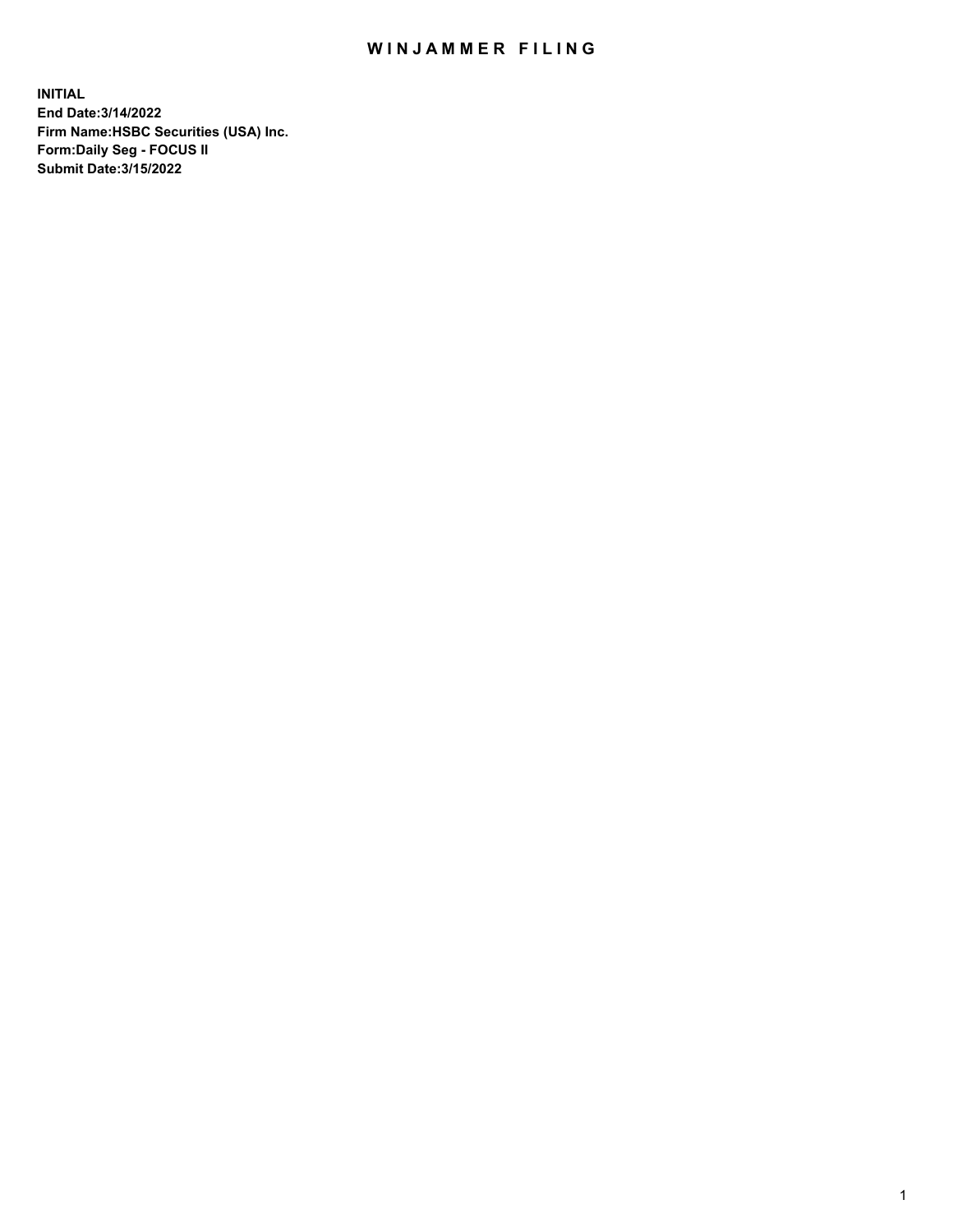**INITIAL End Date:3/14/2022 Firm Name:HSBC Securities (USA) Inc. Form:Daily Seg - FOCUS II Submit Date:3/15/2022 Daily Segregation - Cover Page**

| Name of Company                                                                                                                                                                                                                                                                                                                | <b>HSBC Securities (USA) Inc.</b>                          |
|--------------------------------------------------------------------------------------------------------------------------------------------------------------------------------------------------------------------------------------------------------------------------------------------------------------------------------|------------------------------------------------------------|
| <b>Contact Name</b>                                                                                                                                                                                                                                                                                                            | <b>Michael Vacca</b>                                       |
| <b>Contact Phone Number</b>                                                                                                                                                                                                                                                                                                    | 212-525-7951                                               |
| <b>Contact Email Address</b>                                                                                                                                                                                                                                                                                                   | michael.vacca@us.hsbc.com                                  |
| FCM's Customer Segregated Funds Residual Interest Target (choose one):<br>a. Minimum dollar amount: ; or<br>b. Minimum percentage of customer segregated funds required:%; or<br>c. Dollar amount range between: and; or<br>d. Percentage range of customer segregated funds required between: % and %.                        | 103,000,000<br><u>0</u><br>00<br>0 <sub>0</sub>            |
| FCM's Customer Secured Amount Funds Residual Interest Target (choose one):<br>a. Minimum dollar amount: ; or<br>b. Minimum percentage of customer secured funds required:%; or<br>c. Dollar amount range between: and; or<br>d. Percentage range of customer secured funds required between: % and %.                          | 15,000,000<br><u>0</u><br>0 <sub>0</sub><br>0 <sub>0</sub> |
| FCM's Cleared Swaps Customer Collateral Residual Interest Target (choose one):<br>a. Minimum dollar amount: ; or<br>b. Minimum percentage of cleared swaps customer collateral required:% ; or<br>c. Dollar amount range between: and; or<br>d. Percentage range of cleared swaps customer collateral required between:% and%. | 75,000,000<br><u>0</u><br><u>00</u><br>00                  |

Attach supporting documents CH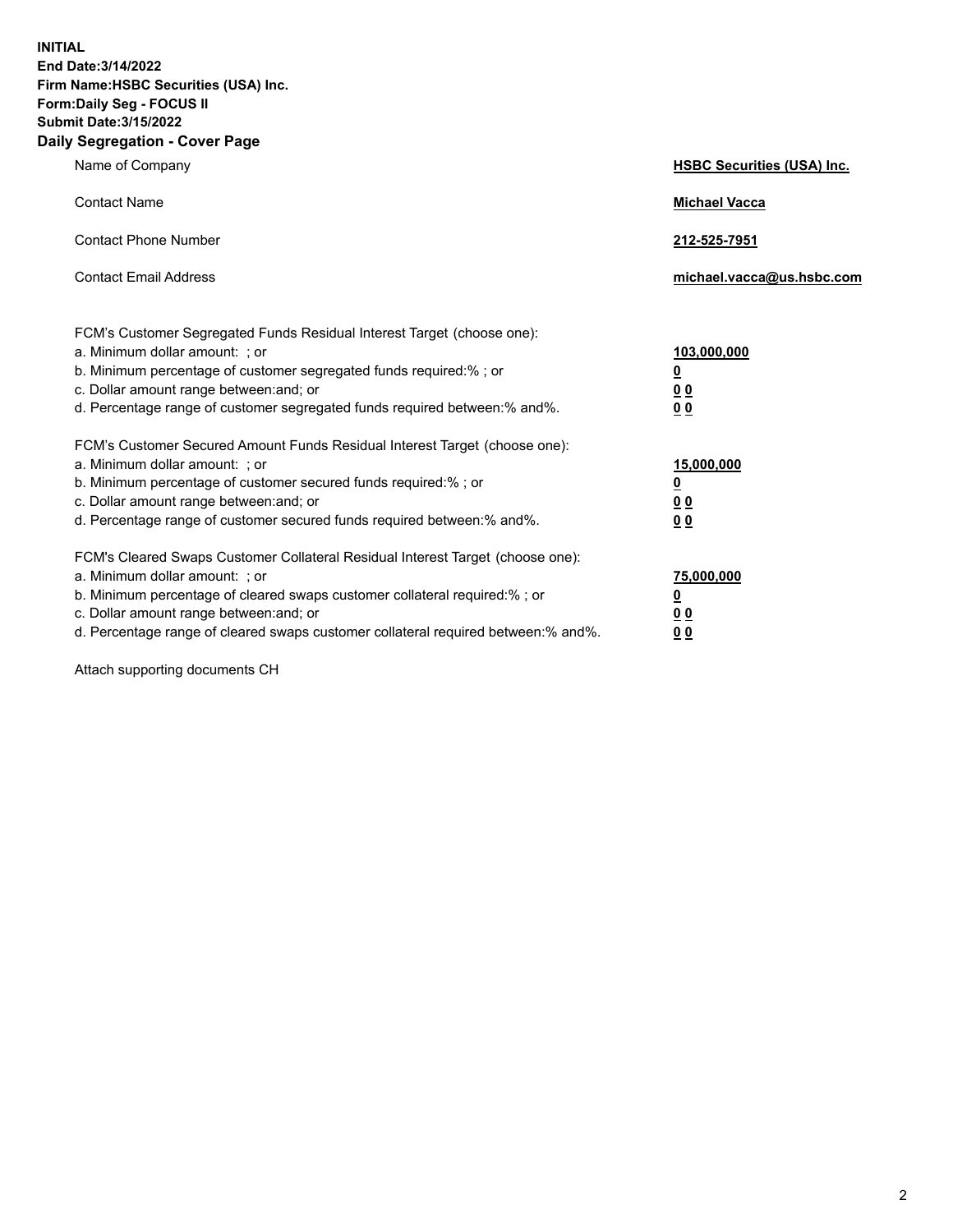**INITIAL End Date:3/14/2022 Firm Name:HSBC Securities (USA) Inc. Form:Daily Seg - FOCUS II Submit Date:3/15/2022 Daily Segregation - Secured Amounts**

|     | Foreign Futures and Foreign Options Secured Amounts                                                                                  |                                                   |
|-----|--------------------------------------------------------------------------------------------------------------------------------------|---------------------------------------------------|
|     | Amount required to be set aside pursuant to law, rule or regulation of a foreign                                                     | $0$ [7305]                                        |
|     | government or a rule of a self-regulatory organization authorized thereunder                                                         |                                                   |
| 1.  | Net ledger balance - Foreign Futures and Foreign Option Trading - All Customers                                                      |                                                   |
|     | A. Cash                                                                                                                              | 171,508,946 [7315]                                |
|     | B. Securities (at market)                                                                                                            | 46,985,437 [7317]                                 |
| 2.  | Net unrealized profit (loss) in open futures contracts traded on a foreign board of trade                                            | 28,721,163 [7325]                                 |
| 3.  | Exchange traded options                                                                                                              |                                                   |
|     | a. Market value of open option contracts purchased on a foreign board of trade                                                       | $0$ [7335]                                        |
|     | b. Market value of open contracts granted (sold) on a foreign board of trade                                                         | $0$ [7337]                                        |
| 4.  | Net equity (deficit) (add lines 1. 2. and 3.)                                                                                        | 247,215,546 [7345]                                |
| 5.  | Account liquidating to a deficit and account with a debit balances - gross amount                                                    | 29,159 [7351]                                     |
|     | Less: amount offset by customer owned securities                                                                                     | -2,069 [7352] 27,090 [7354]                       |
| 6.  | Amount required to be set aside as the secured amount - Net Liquidating Equity                                                       | 247,242,636 [7355]                                |
|     | Method (add lines 4 and 5)                                                                                                           |                                                   |
| 7.  | Greater of amount required to be set aside pursuant to foreign jurisdiction (above) or line                                          | 247,242,636 [7360]                                |
|     | 6.                                                                                                                                   |                                                   |
|     | FUNDS DEPOSITED IN SEPARATE REGULATION 30.7 ACCOUNTS                                                                                 |                                                   |
| 1.  | Cash in banks                                                                                                                        |                                                   |
|     | A. Banks located in the United States                                                                                                | 39,295,737 [7500]                                 |
|     | B. Other banks qualified under Regulation 30.7                                                                                       | 0 [7520] 39,295,737 [7530]                        |
| 2.  | Securities                                                                                                                           |                                                   |
|     | A. In safekeeping with banks located in the United States                                                                            | 46,985,437 [7540]                                 |
|     | B. In safekeeping with other banks qualified under Regulation 30.7                                                                   | 0 [7560] 46,985,437 [7570]                        |
| 3.  | Equities with registered futures commission merchants                                                                                |                                                   |
|     | A. Cash                                                                                                                              | $0$ [7580]                                        |
|     | <b>B.</b> Securities                                                                                                                 | $0$ [7590]                                        |
|     | C. Unrealized gain (loss) on open futures contracts                                                                                  | $0$ [7600]                                        |
|     | D. Value of long option contracts                                                                                                    | $0$ [7610]                                        |
|     | E. Value of short option contracts                                                                                                   | 0 [7615] 0 [7620]                                 |
| 4.  | Amounts held by clearing organizations of foreign boards of trade                                                                    |                                                   |
|     | A. Cash                                                                                                                              | $0$ [7640]                                        |
|     | <b>B.</b> Securities                                                                                                                 | $0$ [7650]                                        |
|     | C. Amount due to (from) clearing organization - daily variation                                                                      | $0$ [7660]                                        |
|     | D. Value of long option contracts                                                                                                    | $0$ [7670]                                        |
|     | E. Value of short option contracts                                                                                                   | 0 [7675] 0 [7680]                                 |
| 5.  | Amounts held by members of foreign boards of trade                                                                                   |                                                   |
|     | A. Cash                                                                                                                              | 166,435,452 [7700]                                |
|     | <b>B.</b> Securities                                                                                                                 | <u>0</u> [7710]                                   |
|     | C. Unrealized gain (loss) on open futures contracts                                                                                  | 28,721,163 [7720]                                 |
|     | D. Value of long option contracts                                                                                                    | 0 [7730]                                          |
|     | E. Value of short option contracts                                                                                                   | 0 <sup>[7735]</sup> 195,156,615 <sup>[7740]</sup> |
| 6.  | Amounts with other depositories designated by a foreign board of trade                                                               | $0$ [7760]                                        |
| 7.  | Segregated funds on hand                                                                                                             | $0$ [7765]                                        |
| 8.  |                                                                                                                                      |                                                   |
| 9.  | Total funds in separate section 30.7 accounts<br>Excess (deficiency) Set Aside for Secured Amount (subtract line 7 Secured Statement | 281,437,789 [7770]                                |
|     | Page 1 from Line 8)                                                                                                                  | 34,195,153 [7380]                                 |
| 10. | Management Target Amount for Excess funds in separate section 30.7 accounts                                                          |                                                   |
| 11. |                                                                                                                                      | 15,000,000 [7780]                                 |
|     | Excess (deficiency) funds in separate 30.7 accounts over (under) Management Target                                                   | 19,195,153 [7785]                                 |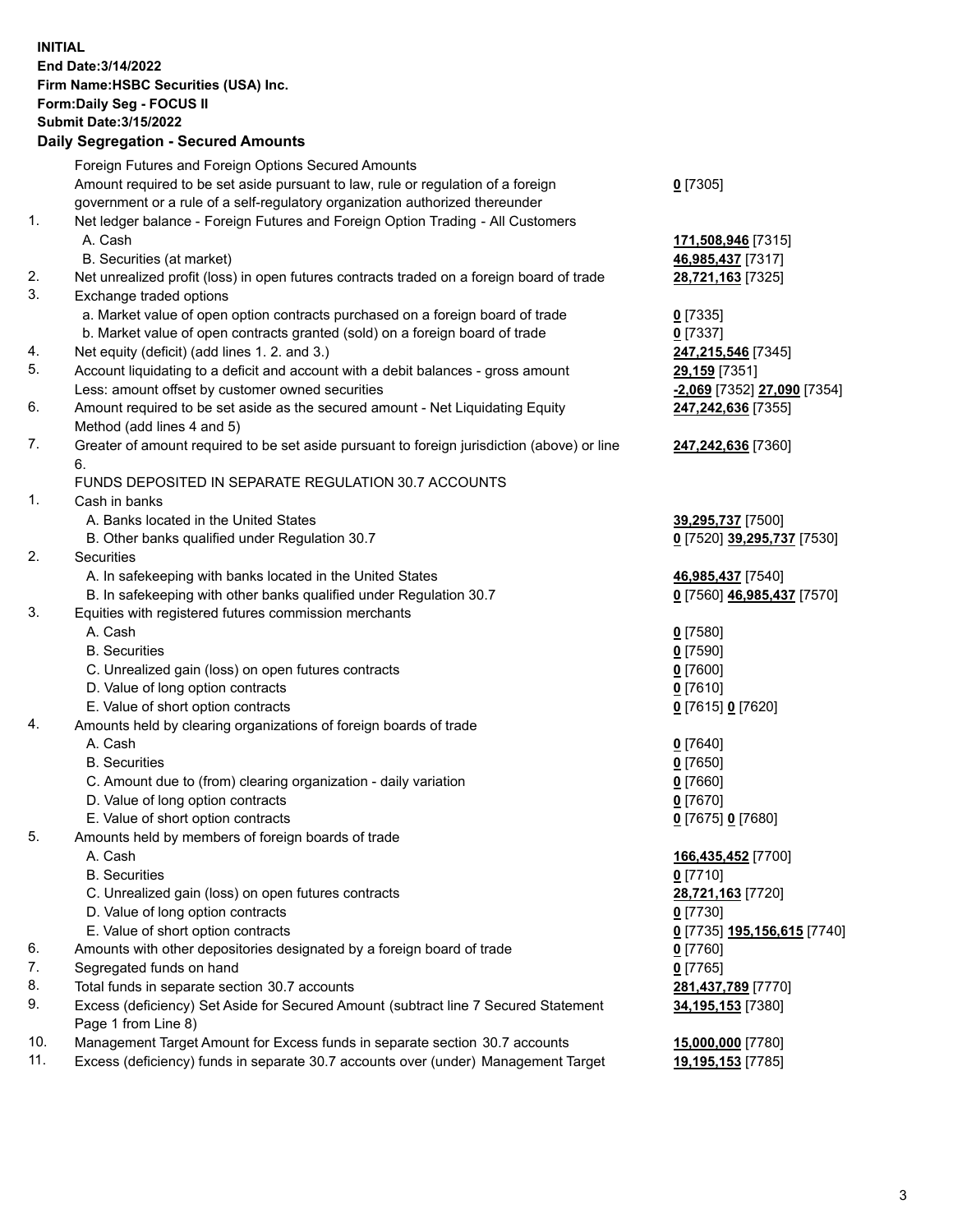**INITIAL End Date:3/14/2022 Firm Name:HSBC Securities (USA) Inc. Form:Daily Seg - FOCUS II Submit Date:3/15/2022 Daily Segregation - Segregation Statement** SEGREGATION REQUIREMENTS(Section 4d(2) of the CEAct) 1. Net ledger balance A. Cash **3,207,891,046** [7010] B. Securities (at market) **1,003,775,417** [7020] 2. Net unrealized profit (loss) in open futures contracts traded on a contract market **-702,802,430** [7030] 3. Exchange traded options A. Add market value of open option contracts purchased on a contract market **2,784,966,111** [7032] B. Deduct market value of open option contracts granted (sold) on a contract market **-541,809,688** [7033] 4. Net equity (deficit) (add lines 1, 2 and 3) **5,752,020,456** [7040] 5. Accounts liquidating to a deficit and accounts with debit balances - gross amount **65,364,370** [7045] Less: amount offset by customer securities **-65,364,370** [7047] **0** [7050] 6. Amount required to be segregated (add lines 4 and 5) **5,752,020,456** [7060] FUNDS IN SEGREGATED ACCOUNTS 7. Deposited in segregated funds bank accounts A. Cash **11,917,704** [7070] B. Securities representing investments of customers' funds (at market) **0** [7080] C. Securities held for particular customers or option customers in lieu of cash (at market) **73,285,851** [7090] 8. Margins on deposit with derivatives clearing organizations of contract markets A. Cash **2,655,534,954** [7100] B. Securities representing investments of customers' funds (at market) **44,855,280** [7110] C. Securities held for particular customers or option customers in lieu of cash (at market) **854,864,855** [7120] 9. Net settlement from (to) derivatives clearing organizations of contract markets **-93,533,034** [7130] 10. Exchange traded options A. Value of open long option contracts **2,784,966,111** [7132] B. Value of open short option contracts **-541,809,688** [7133] 11. Net equities with other FCMs A. Net liquidating equity **969,981** [7140] B. Securities representing investments of customers' funds (at market) **0** [7160] C. Securities held for particular customers or option customers in lieu of cash (at market) **23,773,438** [7170] 12. Segregated funds on hand **51,851,273** [7150] 13. Total amount in segregation (add lines 7 through 12) **5,866,676,725** [7180] 14. Excess (deficiency) funds in segregation (subtract line 6 from line 13) **114,656,269** [7190] 15. Management Target Amount for Excess funds in segregation **103,000,000** [7194] 16. Excess (deficiency) funds in segregation over (under) Management Target Amount **11,656,269** [7198]

Excess